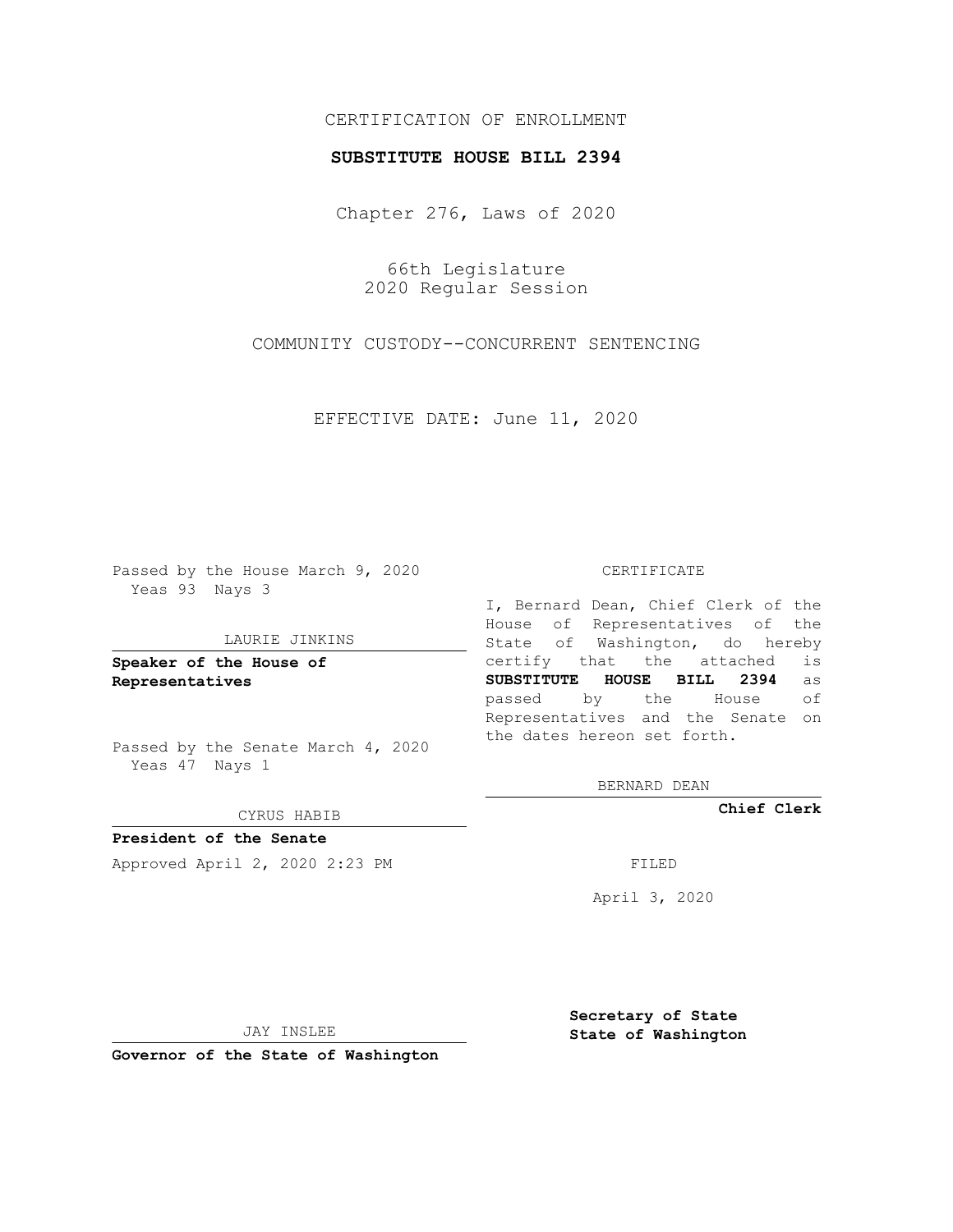## **SUBSTITUTE HOUSE BILL 2394**

AS AMENDED BY THE SENATE

Passed Legislature - 2020 Regular Session

# **State of Washington 66th Legislature 2020 Regular Session**

**By** House Public Safety (originally sponsored by Representatives Klippert, Goodman, Davis, Ormsby, and Appleton)

READ FIRST TIME 02/03/20.

 AN ACT Relating to community custody; amending RCW 9.94A.589 and 9.94B.050; creating new sections; and prescribing penalties.

BE IT ENACTED BY THE LEGISLATURE OF THE STATE OF WASHINGTON:

 **Sec. 1.** RCW 9.94A.589 and 2015 2nd sp.s. c 3 s 13 are each 5 amended to read as follows:

 (1)(a) Except as provided in (b), (c), or (d) of this subsection, whenever a person is to be sentenced for two or more current offenses, the sentence range for each current offense shall be determined by using all other current and prior convictions as if they were prior convictions for the purpose of the offender score: PROVIDED, That if the court enters a finding that some or all of the current offenses encompass the same criminal conduct then those current offenses shall be counted as one crime. Sentences imposed under this subsection shall be served concurrently. Consecutive sentences may only be imposed under the exceptional sentence provisions of RCW 9.94A.535. "Same criminal conduct," as used in this subsection, means two or more crimes that require the same criminal intent, are committed at the same time and place, and involve the same victim. This definition applies in cases involving vehicular assault or vehicular homicide even if the victims occupied the same 21 vehicle.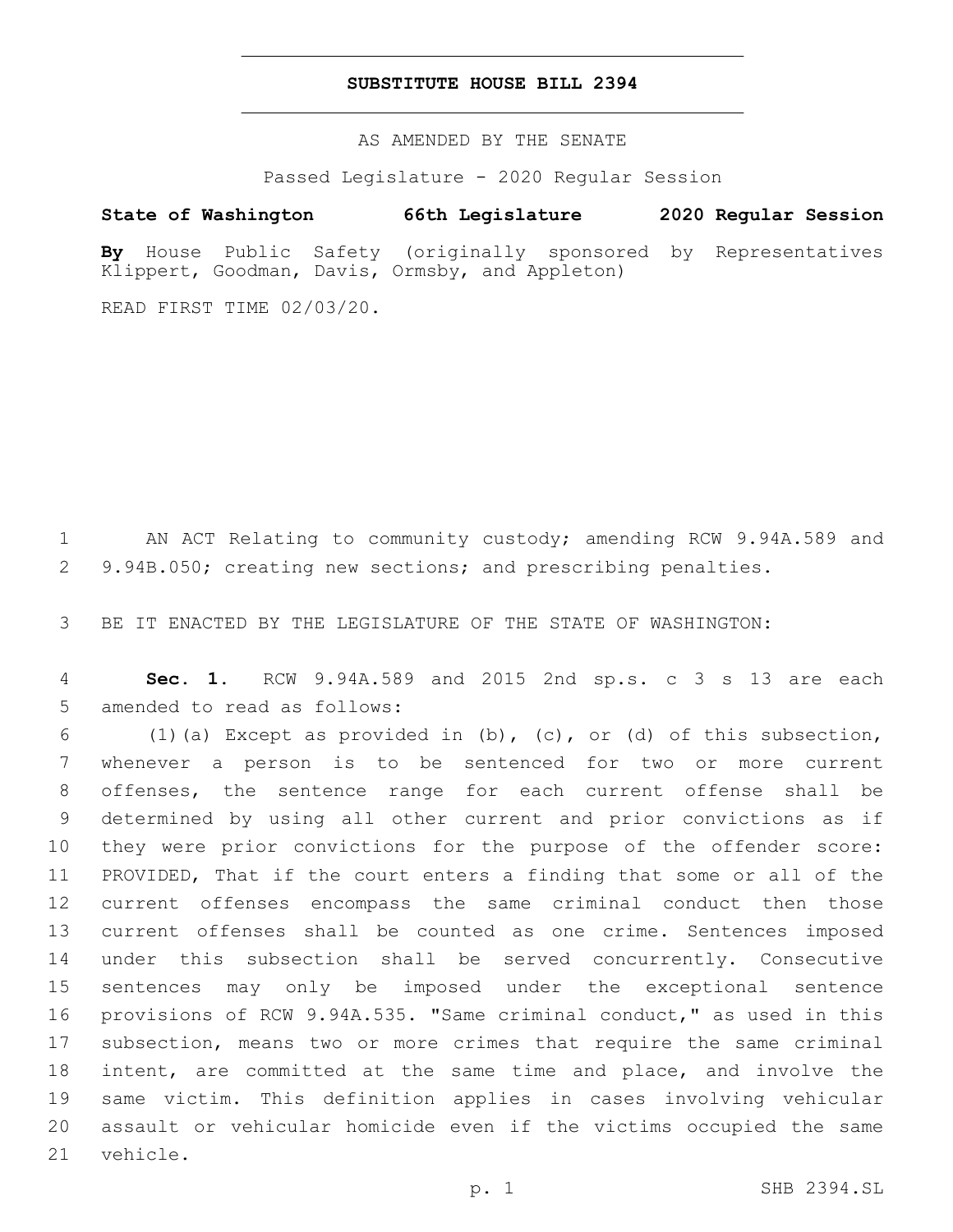(b) Whenever a person is convicted of two or more serious violent offenses arising from separate and distinct criminal conduct, the standard sentence range for the offense with the highest seriousness level under RCW 9.94A.515 shall be determined using the offender's prior convictions and other current convictions that are not serious violent offenses in the offender score and the standard sentence range for other serious violent offenses shall be determined by using an offender score of zero. The standard sentence range for any offenses that are not serious violent offenses shall be determined according to (a) of this subsection. All sentences imposed under this subsection (1)(b) shall be served consecutively to each other and concurrently with sentences imposed under (a) of this subsection. 13 Even if the court orders the confinement terms to run consecutively 14 to each other, the terms of community custody shall run concurrently 15 to each other, unless the court expressly orders the community custody terms to run consecutively to each other.

 (c) If an offender is convicted under RCW 9.41.040 for unlawful possession of a firearm in the first or second degree and for the felony crimes of theft of a firearm or possession of a stolen firearm, or both, the standard sentence range for each of these current offenses shall be determined by using all other current and prior convictions, except other current convictions for the felony crimes listed in this subsection (1)(c), as if they were prior convictions. The offender shall serve consecutive sentences for each 25 conviction of the felony crimes listed in this subsection (1)(c), and 26 for each firearm unlawfully possessed.

 (d) All sentences imposed under RCW 46.61.502(6), 46.61.504(6), or 46.61.5055(4) shall be served consecutively to any sentences 29 imposed under RCW 46.20.740 and 46.20.750.

30  $(2)(a)$  ((Except as provided in (b) of this subsection, whenever)) 31 Whenever a person while under sentence for conviction of a felony commits another felony and is sentenced to another term of 33 confinement, the latter term of confinement shall not begin until 34 expiration of all prior terms of confinement. However, any terms of 35 community custody shall run concurrently to each other, unless the court pronouncing the current sentence expressly orders that they be 37 served consecutively.

 (b) Whenever a second or later felony conviction results in 39 consecutive community ((supervision)) custody with conditions not 40 currently in effect, under the prior sentence or sentences of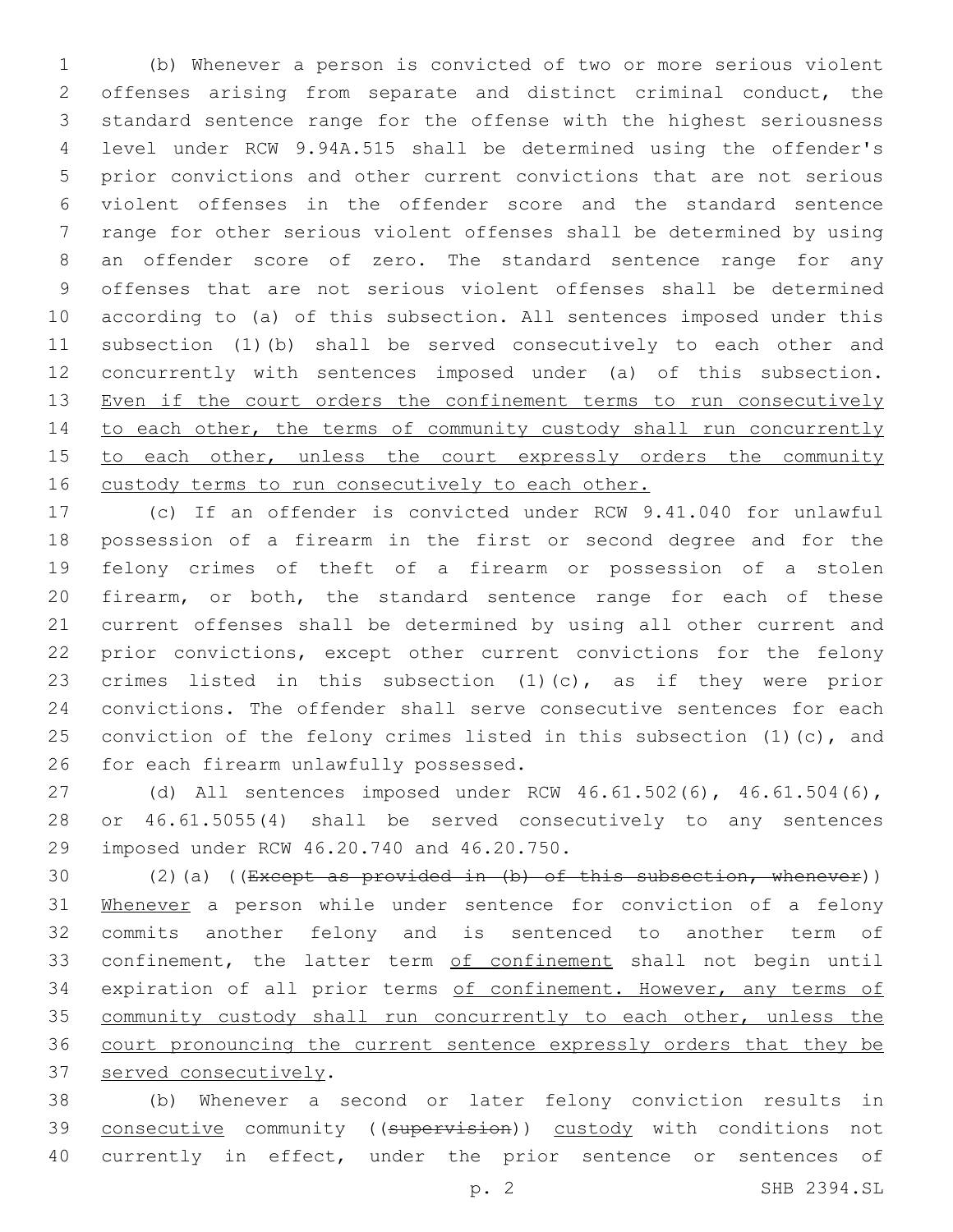1 community ((supervision)) custody, the court may require that the 2 conditions of community ((supervision)) custody contained in the second or later sentence begin during the immediate term of community ((supervision)) custody and continue throughout the duration of the 5 consecutive term of community ((supervision)) custody.

 (3) Subject to subsections (1) and (2) of this section, whenever a person is sentenced for a felony that was committed while the 8 person was not under sentence for conviction of a felony, the sentence shall run concurrently with any felony sentence which has been imposed by any court in this or another state or by a federal court subsequent to the commission of the crime being sentenced unless the court pronouncing the current sentence expressly orders 13 that  $((\text{they}) )$  the confinement terms be served consecutively to each 14 other. Even if the court orders the confinement terms to run 15 consecutively to each other, the terms of community custody shall run 16 concurrently to each other, unless the court expressly orders the 17 community custody terms to run consecutively to each other.

 (4) Whenever any person granted probation under RCW 9.95.210 or 9.92.060, or both, has the probationary sentence revoked and a prison sentence imposed, that sentence shall run consecutively to any sentence imposed pursuant to this chapter, unless the court pronouncing the subsequent sentence expressly orders that they be 23 served concurrently.

 (5) In the case of consecutive sentences, all periods of total confinement shall be served before any partial confinement, community restitution, community supervision, or any other requirement or conditions of any of the sentences. Except for exceptional sentences as authorized under RCW 9.94A.535, if two or more sentences that run consecutively include periods of community supervision, the aggregate of the community supervision period shall not exceed twenty-four months.31

 **Sec. 2.** RCW 9.94B.050 and 2003 c 379 s 4 are each amended to 33 read as follows:

 When a court sentences an offender to a term of total confinement in the custody of the department for any of the offenses specified in this section, the court shall also sentence the offender to a term of community placement as provided in this section. Except as provided in RCW 9.94A.501, the department shall supervise any sentence of 39 community placement imposed under this section.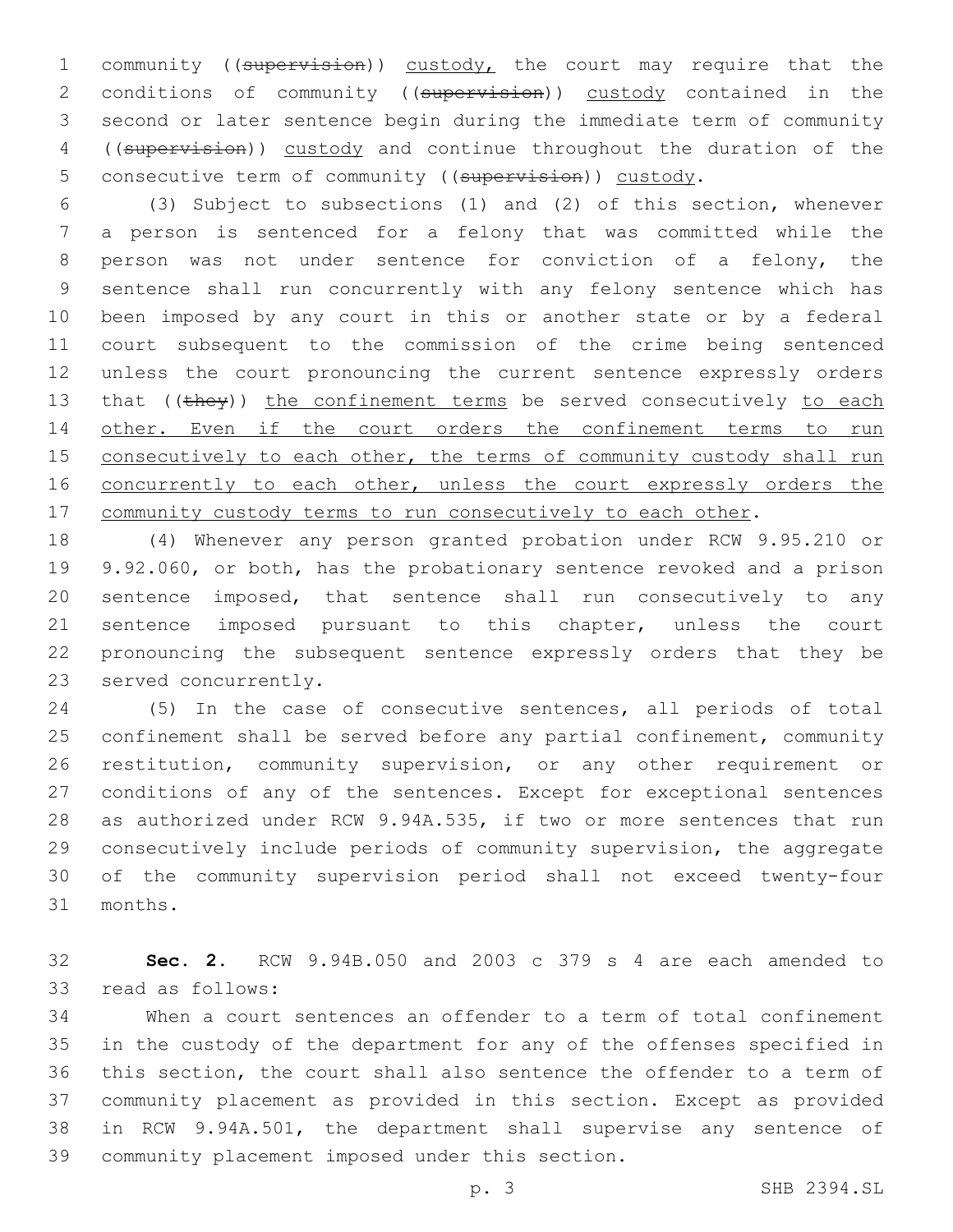(1) The court shall order a one-year term of community placement 2 for the following:

 (a) A sex offense or a serious violent offense committed after July 1, 1988, but before July 1, 1990; or4

 (b) An offense committed on or after July 1, 1988, but before July 25, 1999, that is:6

(i) Assault in the second degree;7

8 (ii) Assault of a child in the second degree;

(iii) A crime against persons where it is determined in

10 accordance with RCW ((9.94A.602)) 9.94A.825 that the offender or an accomplice was armed with a deadly weapon at the time of commission; 12 or

 (iv) A felony offense under chapter 69.50 or 69.52 RCW not 14 sentenced under RCW 9.94A.660.

 (2) The court shall sentence the offender to a term of community placement of two years or up to the period of earned release awarded pursuant to RCW 9.94A.728, whichever is longer, for:

 (a) An offense categorized as a sex offense committed on or after July 1, 1990, but before June 6, 1996, including those sex offenses 20 also included in other offense categories;

 (b) A serious violent offense other than a sex offense committed on or after July 1, 1990, but before July 1, 2000; or

 (c) A vehicular homicide or vehicular assault committed on or 24 after July 1, 1990, but before July 1, 2000.

 (3) The community placement ordered under this section shall begin either upon completion of the term of confinement or at such time as the offender is transferred to community custody in lieu of earned release. When the court sentences an offender to the statutory maximum sentence then the community placement portion of the sentence shall consist entirely of the community custody to which the offender may become eligible. Any period of community custody actually served shall be credited against the community placement portion of the 33 sentence. The community placement shall run concurrently to any period of probation, parole, community supervision, community placement, or community custody previously imposed by any court in any jurisdiction, unless the court pronouncing the current sentence 37 expressly orders that they be served consecutively to each other.

 (4) Unless a condition is waived by the court, the terms of any community placement imposed under this section shall include the 40 following conditions: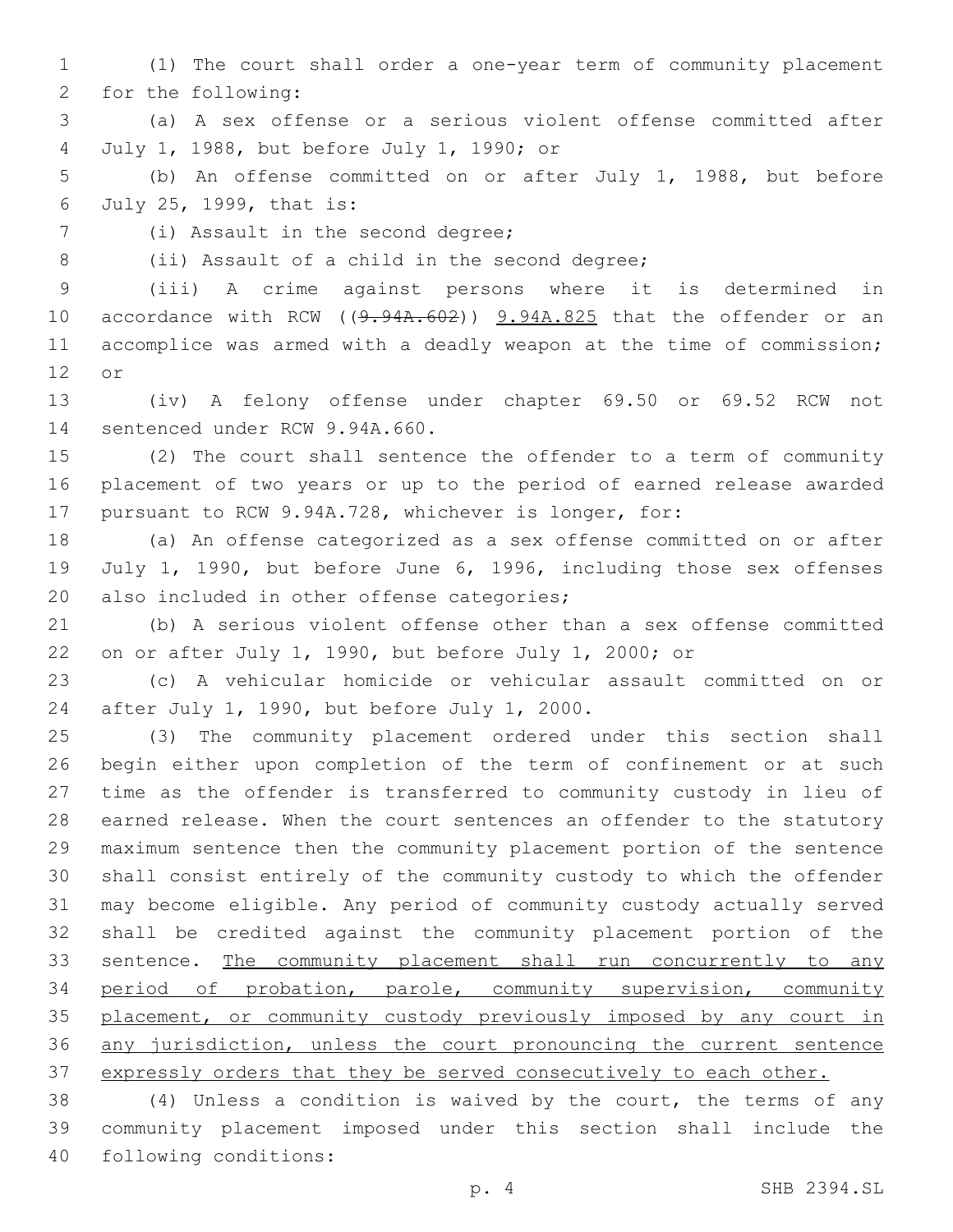(a) The offender shall report to and be available for contact with the assigned community corrections officer as directed;

 (b) The offender shall work at department-approved education, employment, or community restitution, or any combination thereof;

 (c) The offender shall not possess or consume controlled substances except pursuant to lawfully issued prescriptions;

 (d) The offender shall pay supervision fees as determined by the 8 department; and

 (e) The residence location and living arrangements shall be subject to the prior approval of the department during the period of 11 community placement.

 (5) As a part of any terms of community placement imposed under this section, the court may also order one or more of the following 14 special conditions:

 (a) The offender shall remain within, or outside of, a specified 16 geographical boundary;

 (b) The offender shall not have direct or indirect contact with the victim of the crime or a specified class of individuals;

 (c) The offender shall participate in crime-related treatment or 20 counseling services;

(d) The offender shall not consume alcohol; or

 (e) The offender shall comply with any crime-related 23 prohibitions.

 (6) An offender convicted of a felony sex offense against a minor victim after June 6, 1996, shall comply with any terms and conditions of community placement imposed by the department relating to contact between the sex offender and a minor victim or a child of similar age 28 or circumstance as a previous victim.

 (7) Prior to or during community placement, upon recommendation 30 of the department, the sentencing court may remove or modify any conditions of community placement so as not to be more restrictive.

 NEW SECTION. **Sec. 3.** The department of corrections must recalculate the scheduled end dates for terms of community custody, community supervision, and community placement so that they run concurrently to previously imposed sentences of community custody, community supervision, community placement, probation, and parole, unless the court pronouncing the current sentence has expressly required such terms to run consecutively. This section applies to each offender currently in confinement or under active supervision,

p. 5 SHB 2394.SL